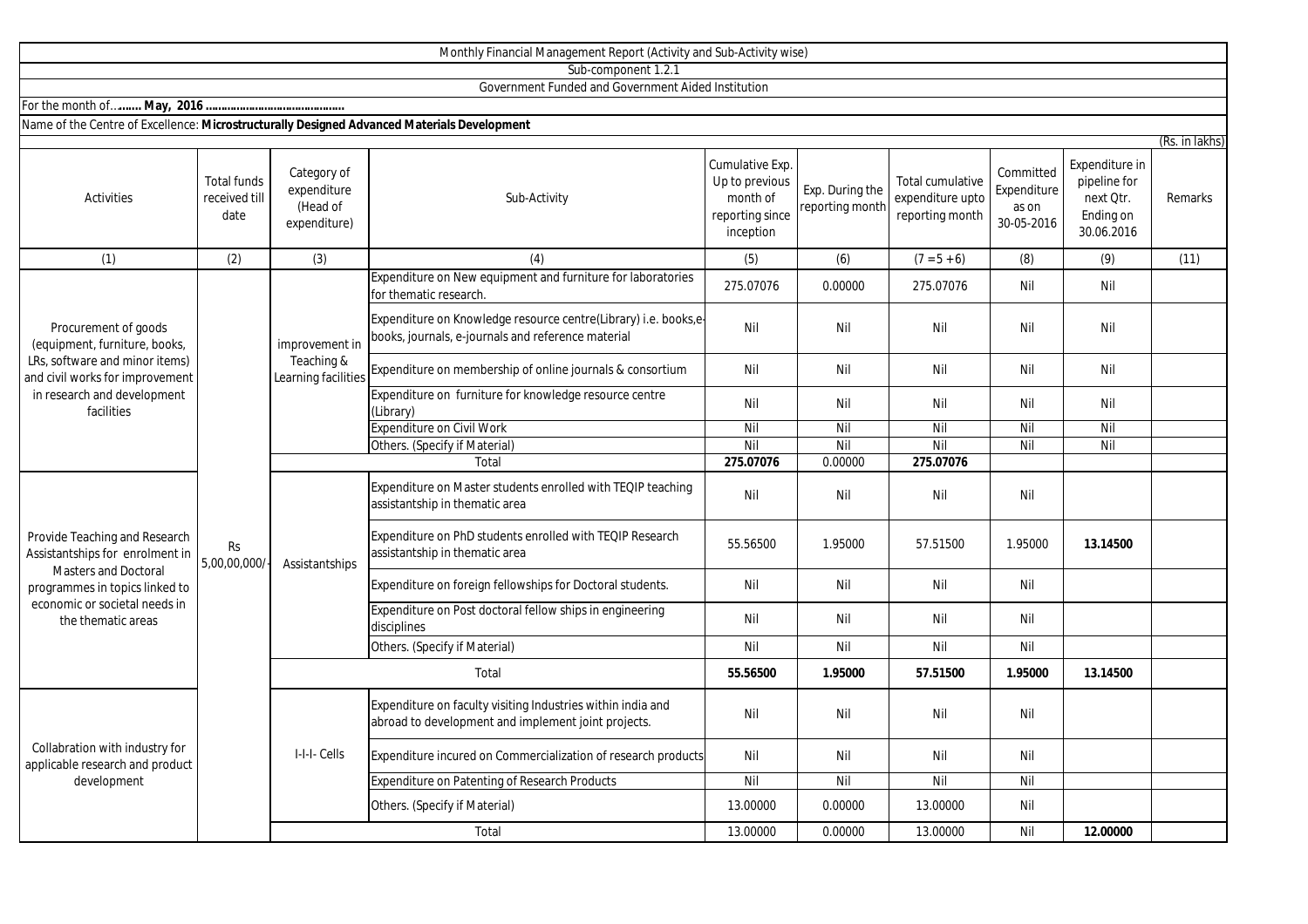| Activities                                                                                                                                      | <b>Total funds</b><br>received till<br>date | Category of<br>expenditure<br>(Head of<br>expenditure) | Sub-Activity                                                                                                                                   | Cumulative Exp.<br>Up to previous<br>month of<br>reporting since<br>inception | Exp. During the<br>reporting month | Total cumulative<br>expenditure upto<br>reporting month | Committed<br>Expenditure<br>as on<br>30-05-2016 | Expenditure in<br>pipeline for<br>next Otr.<br>Ending on<br>30.06.2016 | Remarks |
|-------------------------------------------------------------------------------------------------------------------------------------------------|---------------------------------------------|--------------------------------------------------------|------------------------------------------------------------------------------------------------------------------------------------------------|-------------------------------------------------------------------------------|------------------------------------|---------------------------------------------------------|-------------------------------------------------|------------------------------------------------------------------------|---------|
| National / International<br>collabration for Research and<br>Development activities with<br>Academic Institutions and<br>R<br>& D organisations |                                             | R&D                                                    | Expenditure on Securing sponsored projects and Consultancy<br>assignments                                                                      | Nil                                                                           | Nil                                | Nil                                                     | Nil                                             |                                                                        |         |
|                                                                                                                                                 |                                             |                                                        | Expenditure on Publication of research papers in peer reviewed<br>iournals                                                                     | 0.08092                                                                       | $\mathbf 0$                        | 0.08092                                                 | Nil                                             |                                                                        |         |
|                                                                                                                                                 |                                             |                                                        | Expenditure incured on Commercialization of research products                                                                                  | Nil                                                                           | Nil                                | Nil                                                     | Nil                                             |                                                                        |         |
|                                                                                                                                                 |                                             |                                                        | Expenditure on Patenting of Research Products                                                                                                  | 2.08550                                                                       | 0.80900                            | 2.89450                                                 | Nil                                             |                                                                        |         |
|                                                                                                                                                 |                                             |                                                        | Expenditure on amount paid to Consultant for participation in<br>Research & Development and for delivering expert lectures                     | Nil                                                                           | Nil                                | Nil                                                     | Nil                                             |                                                                        |         |
|                                                                                                                                                 |                                             |                                                        | Expenditure on faculty visiting Industries within india and<br>abroad to development and implement joint projects.                             | Nil                                                                           | Nil                                | Nil                                                     | Nil                                             |                                                                        |         |
|                                                                                                                                                 |                                             |                                                        | Expenditure on characterization of sample of R & D projects                                                                                    | Nil                                                                           | Nil                                | Nil                                                     | Nil                                             |                                                                        |         |
|                                                                                                                                                 |                                             |                                                        | Expenditure on Presentation of paper in International Seminar,<br>Conference etc. by Doctoral students                                         | 17.09099                                                                      | 0.60960                            | 17.70059                                                | Nil                                             |                                                                        |         |
|                                                                                                                                                 |                                             |                                                        | Others. (Specify if Material)                                                                                                                  | 24.20659                                                                      | $\Omega$                           | 24.20659                                                | Nil                                             |                                                                        |         |
|                                                                                                                                                 |                                             |                                                        | Total                                                                                                                                          | 43.46400                                                                      | 1.41860                            | 44.88260                                                | <b>Nil</b>                                      | 5.11740                                                                |         |
| Enhancing research competence<br>of faculty and knowledge sharing<br>in thematic areas, both within<br>India and abroad                         |                                             | <b>FSD</b>                                             | Expenditure on faculty training for enhancement of Research<br>competence in thematic areas                                                    | 3.58528                                                                       | $\mathbf 0$                        | 3.58528                                                 | Nil                                             |                                                                        |         |
|                                                                                                                                                 |                                             |                                                        | Expenditure incurred on Participation by faculty in seminars,<br>conferences, workshops and Continuing Education Programes<br>(CEPs) etc.      | 0.19965                                                                       | $\mathbf{0}$                       | 0.19965                                                 | Nil                                             |                                                                        |         |
|                                                                                                                                                 |                                             |                                                        | Expenditure on Organizing thematic area training programmes,<br>workshops, seminars, conferences and Continuing Education<br>Programmes (CEPs) | 0.092                                                                         | 0.00000                            | Nil                                                     | Nil                                             |                                                                        |         |
|                                                                                                                                                 |                                             |                                                        | Expenditure on staff development                                                                                                               | Nil                                                                           | Nil                                | Nil                                                     | Nil                                             |                                                                        |         |
|                                                                                                                                                 |                                             |                                                        | Expenditure on seed grant to researchers to venture into new<br>directions within the specified theme.                                         | Nil                                                                           | Nil                                | Nil                                                     | Nil                                             |                                                                        |         |
|                                                                                                                                                 |                                             |                                                        | Others. (Specify if Material)                                                                                                                  | Nil                                                                           | Nil                                | Nil                                                     | Nil                                             |                                                                        |         |
|                                                                                                                                                 |                                             |                                                        | Total                                                                                                                                          | 3.87693                                                                       | 0.00000                            | 3.87693                                                 | <b>Nil</b>                                      | 46.12307                                                               |         |
| Incremental operating cost                                                                                                                      |                                             | <b>IOC</b>                                             |                                                                                                                                                | 19.39152                                                                      | 0.67668                            | 20.06820                                                | 0.51000                                         | 6.81180                                                                |         |
| <b>GRAND TOTAL</b>                                                                                                                              |                                             |                                                        | 410.36821                                                                                                                                      | 4.04528                                                                       | 414.41349                          | 2.46000                                                 | 83.19727                                        |                                                                        |         |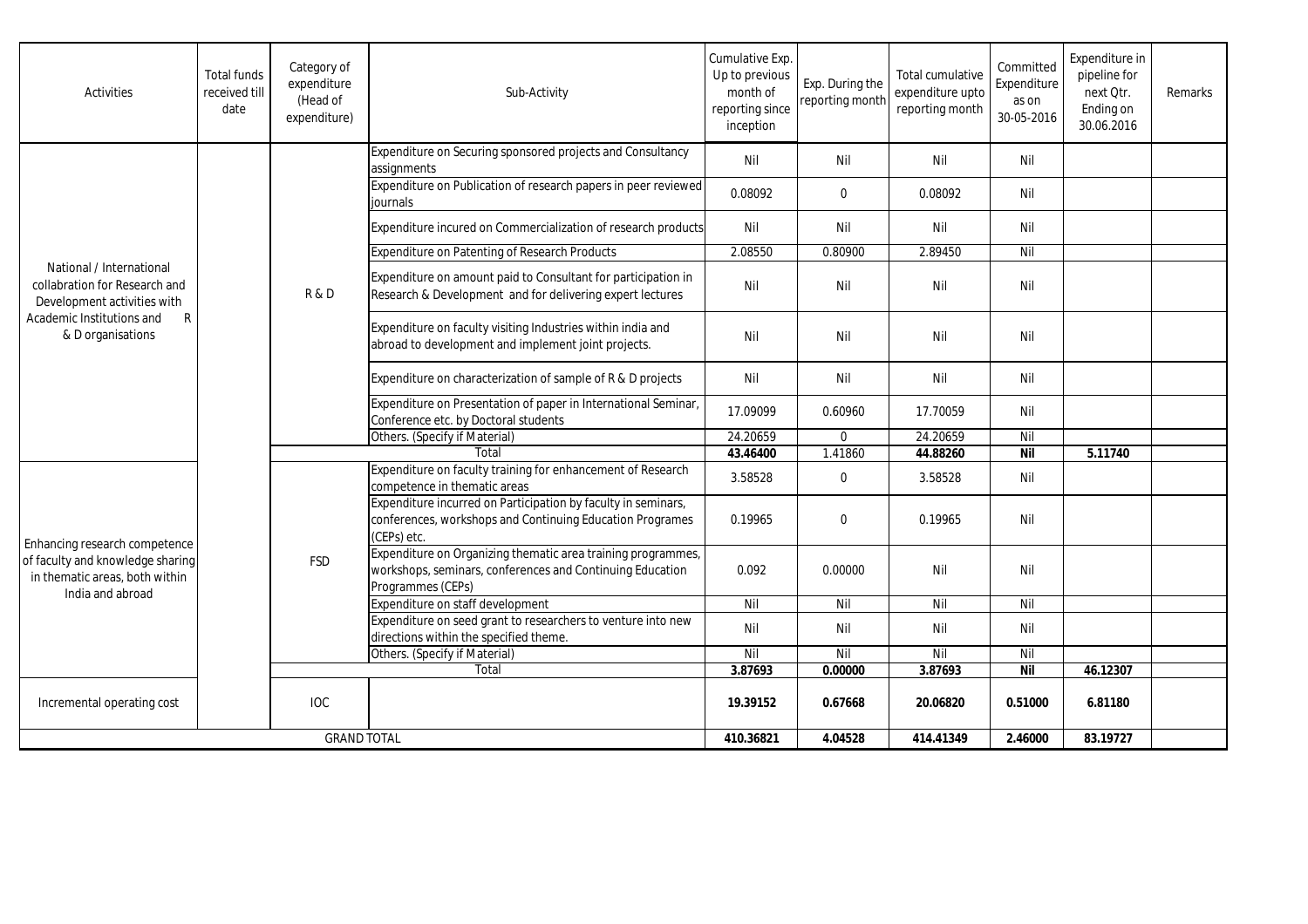| Activities | Total funds<br>received till<br>date | Category of<br>expenditure<br>(Head of<br>expenditure) | Sub-Activity | Cumulative Exp.<br>Up to previous  <br>month of<br>reporting since<br>inception | Exp. During the<br>reporting month | Total cumulative<br>expenditure upto<br>reporting month | Committed<br>Expenditure<br>as on<br>30-05-2016 | Expenditure in<br>pipeline for<br>next Qtr.<br>Ending on<br>30.06.2016 | Remarks |
|------------|--------------------------------------|--------------------------------------------------------|--------------|---------------------------------------------------------------------------------|------------------------------------|---------------------------------------------------------|-------------------------------------------------|------------------------------------------------------------------------|---------|
|------------|--------------------------------------|--------------------------------------------------------|--------------|---------------------------------------------------------------------------------|------------------------------------|---------------------------------------------------------|-------------------------------------------------|------------------------------------------------------------------------|---------|